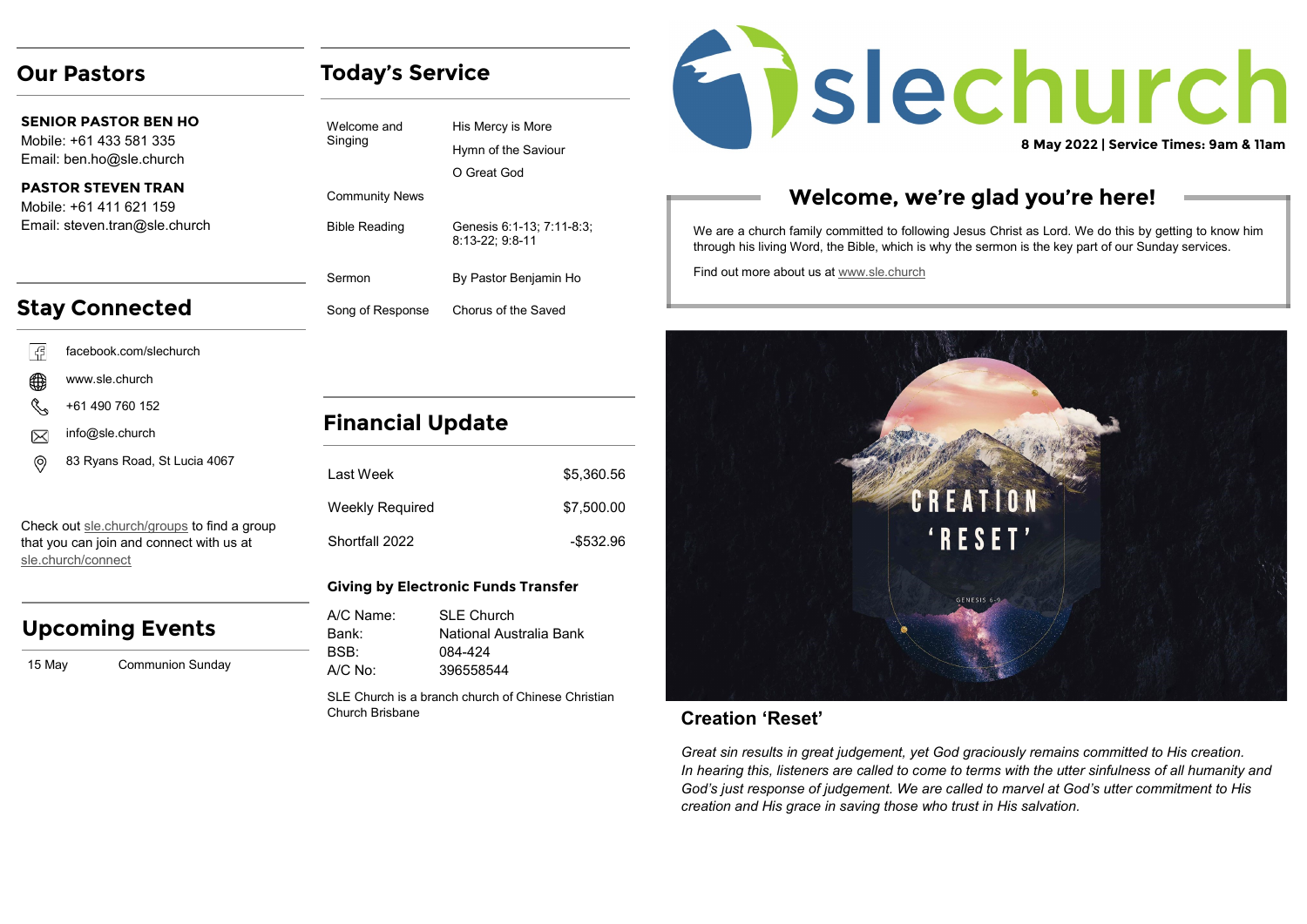### **Prayer Points**

#### **PRAISE GOD THAT EVEN IN THE MIDST OF DEEP AND GROTESQUE**

**SIN** in Genesis 4-5 God continues to show His mercy and grace.

Praise God that sin and death are not the final word in God's story nor ours.

Praise God that in Christ there is forgiveness of sin, reconciliation with God, and real hope for eternal life.

#### **PRAISE GOD FOR THE LEADER'S RETREAT THAT HAPPENED LAST WEEKEND.**

Praise God for the time away for the leaders of SLE Church to reflect on our church and fellowship groups.

Pray that the weekend's contributions will flow on to continued growth and positive changes for our groups—that our mission to make disciples, and our vision to be a church that preaches the gospel and grows disciples, will continue to be realized.

Pray that all of this activity will be for God's glory!

#### **THANK GOD FOR THE OPPORTUNITY TO MEET WITH AND HEAR FROM THE BARTLEET FAMILY OVER THIS COMING WEEK.**

Pray that God would move our church to be keen to hear about His work in Thailand, and seek out ways in which we can grow our partnership with the Bartleets.

Pray for the people of Thailand to turn to Christ and come to saving knowledge that on the final day when the nations present themselves to God there will be many (countless!) Thai people represented.

#### **PRAY FOR THE FEDERAL ELECTION**

**IN AUSTRALIA** as it draws closer and our nation decides on its immediate future.

Pray for wisdom for all, to consider wisely the options and vote in ways that harmonise with God's vision for the flourishing of humanity.

Pray that God would install a government which will govern wisely for all, and especially that believers might continue to live quiet and peaceful lives to evangelise freely (cf 1 Timothy 2:2-3).

## **Community News**

#### **MISSIONS INTEREST GROUP (MIG) MEETING, WED 11 MAY, 6:30PM**

We have the joy of welcoming our SLE's newest missionary family, the Bartleet's, to our next MIG to share about their work in Thailand more extensively!

All from our church family are most welcome to come as we are encouraged and challenged about mission, and spend time praying for them & for ourselves as we all play our part in supporting God's global mission!

Please RSVP to [tinyurl.com/MIGmeeting](http://tinyurl.com/MIGmeeting) by next Sunday, 8 May!

#### **"BRING-A-FRIEND-DAY!"**

All primary kids are encouraged to bring a friend to Kids Church on the 29 of May!

After Kids Church, there will be a special picnic at St Lucia Playground from 10:30— 11:30am. Games and morning tea provided. All children will need to register for the event. More details to come soon!